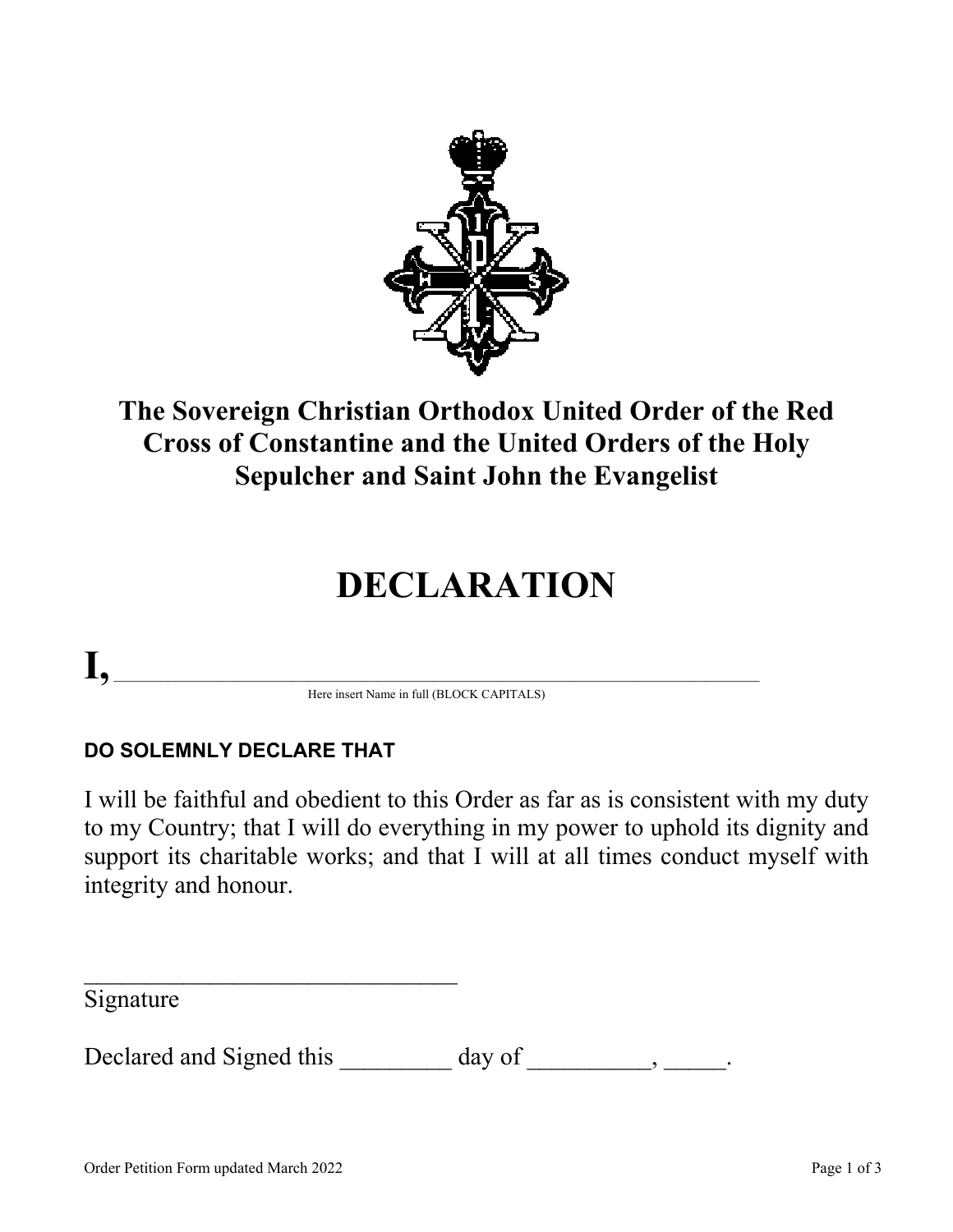### **CURRICULUM VITAE**

|                                                                         | Surname                                                                                                                                                                              |  |
|-------------------------------------------------------------------------|--------------------------------------------------------------------------------------------------------------------------------------------------------------------------------------|--|
|                                                                         |                                                                                                                                                                                      |  |
|                                                                         |                                                                                                                                                                                      |  |
|                                                                         | Permanent Address                                                                                                                                                                    |  |
|                                                                         | <u> 1989 - Johann John Harry Harry Harry Harry Harry Harry Harry Harry Harry Harry Harry Harry Harry Harry Harry</u>                                                                 |  |
|                                                                         |                                                                                                                                                                                      |  |
|                                                                         |                                                                                                                                                                                      |  |
|                                                                         |                                                                                                                                                                                      |  |
|                                                                         |                                                                                                                                                                                      |  |
|                                                                         |                                                                                                                                                                                      |  |
|                                                                         |                                                                                                                                                                                      |  |
| husband, including a wife's maiden name, and the names of any children) | Marital status (if married, please give date and place of your marriage, the full name of your wife or                                                                               |  |
| Profession                                                              | <u> 1989 - Johann Stoff, amerikansk politiker (d. 1989)</u><br><u> 1989 - Johann Barn, amerikan bernama perang di sebagai perang perang perang perang perang perang perang peran</u> |  |
| (For Postulants in Holy Orders) $-$                                     | Date of Licence in Holy Orders                                                                                                                                                       |  |
|                                                                         |                                                                                                                                                                                      |  |
| <b>Ordaining Authority</b>                                              |                                                                                                                                                                                      |  |